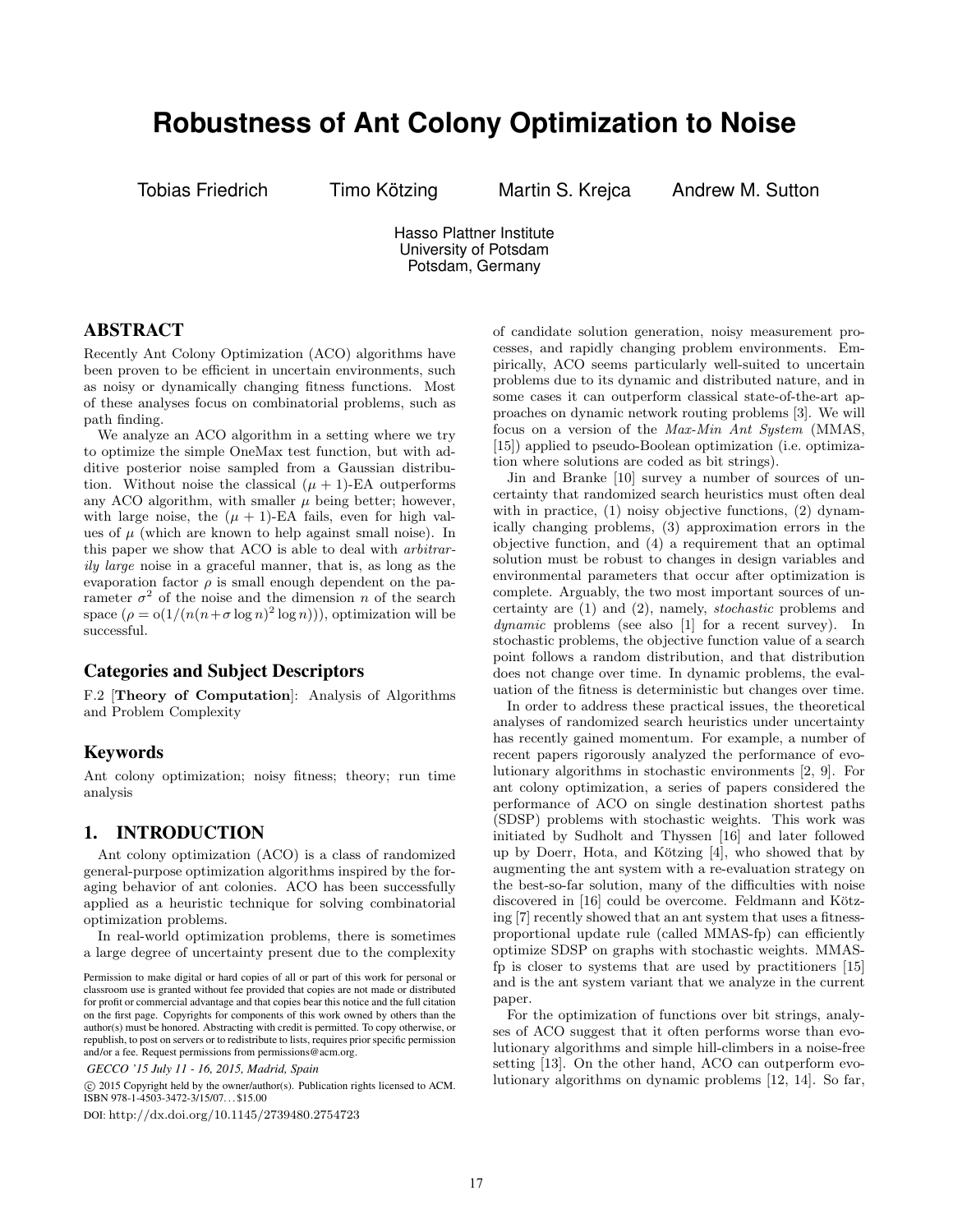

Figure 1: Construction graph for pseudo-Boolean optimization with  $n = 5$  bits.

the question of how robust ACO is to noisy evaluation on pseudo-Boolean optimization remains unanswered.

The goal of this paper is to observe the robustness of ACO to noise on a simple objective function. In particular, we are interested in the scalability of the run time of the algorithm as a function of noise intensity (measured by variance). We study the algorithm on the well-known OneMax function, the most common starting point for rigorous analyses of randomized search heuristics. In Section 3 we show that robustness can be achieved for additive posterior noise from a Gaussian distribution: for all variances  $\sigma^2$ , there is a parameter setting such that MMAS-fp on OneMax +  $\mathcal{N}(0, \sigma^2)$ is successful in time  $\sigma^2 \cdot \text{poly}(n)$ ; thus, we say that MMASfp handles Gaussian noise gracefully. Such a graceful scaling cannot be achieved by the  $(\mu + 1)$  EA, as shown in [8].

A similar statement holds for an ACO algorithm which does not impose nontrivial Max-Min bounds on the pheromone values. This is achieved by not relying on the standard technique of pheromone freezing employed by many early works on the mathematical analysis of ACO algorithms, but instead we show that all pheromones drift in the right direction (in particular, they will never be close to any pheromone bound on the wrong side of the spectrum); see Corollary 6.

In Section 4 we extend our findings to other noise models and show that we achieve the same robustness also in the presence of other additive noise distributions (which fulfill a certain restriction) as well as for the model of prior noise from [6]. We discuss our findings and conclude the paper in Section 5.

## 2. PRELIMINARIES

We consider optimizing pseudo-Boolean functions, i.e., functions of type  $f: \{0,1\}^n \to \mathbb{R}$ . In the following, n always denotes the dimension of the solution space  $\{0,1\}^n$ . For any bit string  $x \in \{0,1\}^n$ ,  $f(x)$  is called the *fitness of* x, and we are interested in finding a solution  $x^*$  such that  $f(x^*)$  is maximal. The fitness function we are going to investigate is OneMax. This function simply returns the amount of ones in a bit string, i.e.,  $OneMax(x) = ||x||_1$ . So the unique optimum is the all ones string.

We consider, however, a noisy version of OneMax. The noise perturbing the actual function value will be a Gaussian distributed random variable D with mean 0 and variance  $\sigma^2$  that is added to the OneMax value. More formally,  $OM_{\sigma^2}(x) := OneMax(x) + D$  with  $D \sim \mathcal{N}(0, \sigma^2)$ .

#### 2.1 Algorithms

Our main algorithm of interest is MMAS-fp (Min-Max Ant System), an ACO algorithm with a so-called *fitness*proportional update rule.

To find an optimal solution, MMAS-fp keeps a vector  $\tau \in [\ell, u]^n$ , the components of which are called *pheromones*,

whereas  $0 \leq \ell < 1/2$  and  $1 \geq u > 1/2$  are the lower and upper bound for each pheromone, respectively.  $\tau^{(t)}$  with  $t \in \mathbb{N}$  denotes the pheromone vector in the t-th iteration of the algorithm.

MMAS-fp starts off with every pheromone  $\tau_i^{(0)} = 1/2$  and iteratively generates solutions  $x^{(t)} \in \{0,1\}^n$  until  $x^{(t)}$  is optimal. These solutions  $x^{(t)}$  are sampled accordingly to  $\tau^{(t)}$  in the manner  $\forall i$ :  $\Pr(x_i^{(t)} = 0) = \tau_i^{(t)} \wedge \Pr(x_i^{(t)} = 1) = 1 - \tau_i^{(t)}$ . This is equivalent to a definition of using a simulated ant walk on the construction graph as shown in Figure 1. Afterward, the pheromone vector for the next iteration is updated accordingly to the fitness of the sampled solution, i.e.,

$$
\tau_i^{(t+1)} := \begin{cases} \min \left\{ \tau_i^{(t)} \left( 1 - \rho \frac{f(x^{(t)})}{n} \right) + \rho \frac{f(x^{(t)})}{n}, u \right\} : x_i^{(t)} = 0, \\ \max \left\{ \tau_i^{(t)} \left( 1 - \rho \frac{f(x^{(t)})}{n} \right), \ell \right\} & : x_i^{(t)} = 1, \end{cases}
$$

for all  $i \in \{1, \ldots, n\}$ .

The parameter  $\rho \in [0, 1]$  is the so-called *evaporation factor* and a parameter of the algorithm. Intuitively, it regulates the impact of the fitness of a sampled solution on the corresponding pheromone update.

Note that MMAS-fp does not keep a best-so-far solution but, instead, always updates its pheromone vector regardless of the quality of the solution sampled. The update is proportional to the fitness of each sampled solution, hence the suffix fp. If an updated pheromone is not capped due to the pheromone bounds, we speak of a normal update.

In the following, we will denote a pheromone vector  $\tau^{(t)}$ simply as  $\tau$  if we are not interested in t. Likewise, x denotes the solution sampled by  $\tau$ , and  $\tau'$  denotes the pheromone vector after the update according to x.

The other algorithm we consider is ACO-fp. It is a special case of MMAS-fp where  $\ell = 0$  and  $u = 1$ , i.e., only trivial pheromone bounds are enforced.

#### 2.2 Tools Used

The proofs in this paper rely heavily on *drift theory*, a tool that allows to give upper and lower bounds on the hitting times of randomly moving processes if there is a bias in the process's motion, the so-called drift.

We state two drift theorems that we are going to use in our proofs.

**Theorem 1** (Multiplicative Drift [5]). Let  $(X_t)_{t \in \mathbb{N}}$  be nonnegative random variables over R, each with finite expectation, and let  $T = \min\{t \mid X_t < 1\}.$ 

Suppose there exists an  $\varepsilon > 0$  such that, for all t,

$$
E(X_t - X_{t+1} | X_t, t < T) \geq \varepsilon X_t.
$$

Then

$$
E(T \mid X_0) \leq \frac{1 + \ln X_0}{\varepsilon}.
$$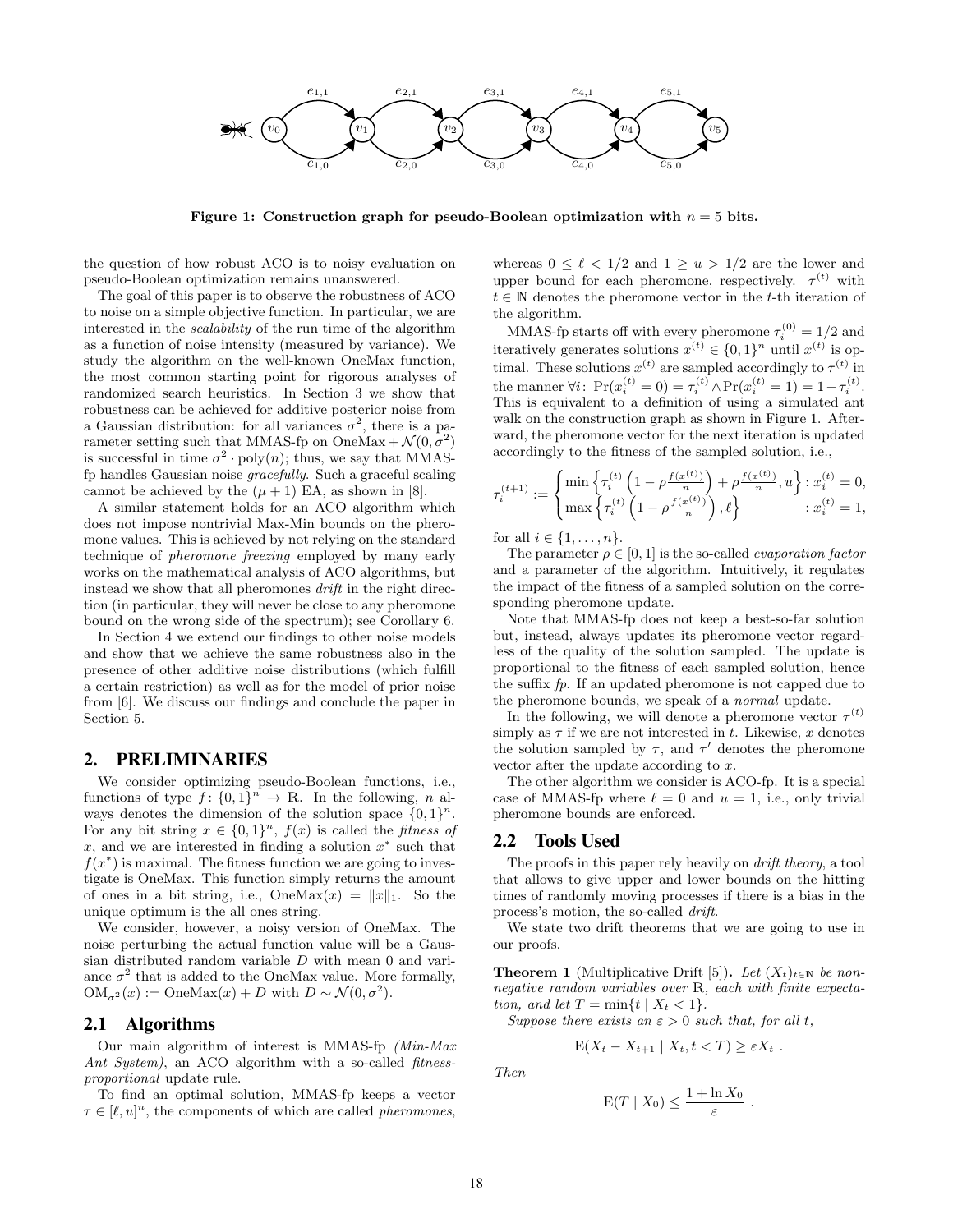Algorithm 1: MMAS-fp with  $\rho \in (0, 1]$ , for optimizing  $f: \{0,1\}^n \to \mathbb{R}$ 1 for  $i \in \{1, ..., n\}$  do 2  $\Gamma_i \leftarrow \frac{1}{2};$ <sup>3</sup> while optimum not found do 4 | for  $i \in \{1, ..., n\}$  do 5  $\vert x_i \leftarrow 0$  with probability  $\tau_i, x_i \leftarrow 1$  with | probability  $1 - \tau_i$ ; 6 for  $i \in \{1, ..., n\}$  do  $\tau$  | if  $x_i = 0$  then  $\textbf{s} \quad | \quad \bigg| \quad \pi_i \leftarrow \min \Big\{ \tau_i \left( 1 - \rho \frac{f(x)}{n} \right) + \rho \frac{f(x)}{n}, u \Big\};$ 9 | else  ${\bf 10} \quad | \quad \Big| \quad \tau_i \leftarrow \max \Big\{ \tau_i \left( 1 - \rho \frac{f(x)}{n} \right), \ell \Big\};$ 

**Theorem 2** (Negative Drift [11]). Let  $(X_t)_{t \in \mathbb{N}}$  be random variables over  $\mathbb R$ , each with finite expectation, let  $d > 0$ , and let  $T = \min\{t: X_t \ge d \mid X_0 \le 0\}$ . Suppose there are  $s, 0 < s < d$  and  $\varepsilon < 0$  such that, for all t,

1. 
$$
E(X_{t+1} - X_t | X_t, t < T) \leq \varepsilon
$$
, and

$$
2. |X_t - X_{t+1}| < s \, .
$$

Then, for all  $t \in \mathbb{N}$ ,

$$
\Pr(T \le t) \le t \exp\left(-\frac{d|\varepsilon|}{16s^2}\right)
$$

.

.

The following proposition gives tail bounds for our noise  $D \sim \mathcal{N}(0, \sigma^2)$  by using standard estimates of the complementary error function [17].

Proposition 3. Let D be a zero-mean Gaussian random variable with variance  $\sigma^2$ . For all  $t > 0$ , we have

$$
\Pr(D < -t) = \frac{1}{2} \operatorname{erfc}\left(\frac{t}{\sigma\sqrt{2}}\right) \le \frac{1}{2} \exp\left(\frac{-t^2}{2\sigma^2}\right)
$$

#### 3. GAUSSIAN NOISE

In this section we are going to bound the run time of MMAS-fp for optimizing  $OM_{\sigma^2}$ , which will be denoted as f in the proofs.

First off, we bound the noise and thus the difference of two consecutive pheromones with high probability.

**Lemma 4.** Consider MMAS-fp optimizing  $OM_{\sigma^2}$ . Then we can bound  $|\tau_i - \tau'_i|$  for any pheromone  $\tau_i$  with high probability as follows:

$$
|\tau_i - \tau'_i| \leq \frac{\rho}{n} (n + \mathcal{O}(\sigma \log n)) \; .
$$

*Proof.* We make a case distinction for  $\tau'_i$  and assume  $\ell = 0$ and  $u = 1$  since capping a pheromone would only make the difference smaller. Because of that, it does not even matter if a pheromone would exceed the bounds [0, 1].

1. 
$$
\tau'_i = \tau_i \left( 1 - \rho \frac{f(x)}{n} \right):
$$

$$
|\tau_i - \tau'_i| = \left| \tau_i - \tau_i \left( 1 - \rho \frac{f(x)}{n} \right) \right|
$$

$$
= \frac{\rho}{n} |\frac{\leq 1}{\tau_i} f(x)| \leq \frac{\rho}{n} |f(x)|.
$$
  
2. 
$$
\tau'_i = \tau_i \left( 1 - \rho \frac{f(x)}{n} \right) + \rho \frac{f(x)}{n}:
$$

$$
|\tau_i - \tau'_i| = \left| \tau_i - \left( \tau_i \left( 1 - \rho \frac{f(x)}{n} \right) + \rho \frac{f(x)}{n} \right) \right|
$$

$$
= \frac{\rho}{n} |(\tau_i - 1) f(x)| \leq \frac{\rho}{n} |f(x)|.
$$

We bound  $|f(x)| = ||x||_1 + D$ . By Proposition 3 we get:

$$
Pr(D > t) = Pr(D < -t) \le \frac{1}{2} \exp\left(-\frac{t^2}{2\sigma^2}\right).
$$

For  $t = \omega(\sigma \log n)$  this probability is superpolynomially small. So we can bound  $|f(x)| \leq n + \mathcal{O}(\sigma \log n)$  and get

$$
|\tau_i - \tau'_i| \leq \frac{\rho}{n} (n + \mathcal{O}(\sigma \log n)) .
$$

In the following, let  $s = \rho(n + \mathcal{O}(\sigma \log n))/n$ , i.e., the greatest difference between two consecutive pheromones, as stated by Lemma 4. We further assume the restrictions  $\ell +$  $s < 1/2 < u - s$  for the pheromone bounds.

Also, we always condition on the event that the noise does not exceed the bounds mentioned in the proof of Lemma 4, which holds with high probability in any polynomial number of steps of MMAS-fp. Other runs are discarded as fails.

**Lemma 5.** Consider MMAS-fp optimizing  $OM_{\sigma^2}$ . Then, for all pheromone vectors, the drift of each pheromone  $\tau_i =$  $b \in [\ell + s, u - s]$  toward 1 is  $-b(1 - b)\rho/n$ .

*Proof.* We condition on an arbitrary pheromone vector  $\tau$ where  $\tau_i = b \in [\ell + s, u - s]$ , thus, the pheromone is updated normally.

Let A denote the event that  $x_i$  was sampled as 1, and consider the expected value of  $\tau_i'$ . Regardless of A,  $\tau_i$  decreases. Only in the case of A it is additionally increased.

$$
E(\tau'_i) = E\left(\tau_i \left(1 - \rho \frac{f(x)}{n}\right)\right) + E\left(\rho \frac{f(x)}{n} \middle| \overline{A}\right) \overline{Pr(\overline{A})}
$$

$$
= b + b\frac{\rho}{n} \left( E(f(x) \mid \overline{A}) - E(f(x)) \right).
$$

We get the negative drift:

$$
E(\tau'_i - \tau_i) = b + b \frac{\rho}{n} \Big( E(f(x) | \overline{A}) - E(f(x)) \Big) - b
$$
  

$$
= b \frac{\rho}{n} \Big( E(n - ||x||_0 + D | \overline{A}) - E(n - ||x||_0 + D) \Big)
$$
  

$$
= b \frac{\rho}{n} \Big( n - \Big( 1 + \sum_{\substack{j \\ j \neq i}} \tau_j \Big) - \Big( n - \Big( b + \sum_{\substack{j \\ j \neq i}} \tau_j \Big) \Big) \Big)
$$
  

$$
= b(b - 1) \frac{\rho}{n}
$$

$$
= -b(1-b)\frac{\rho}{n} .
$$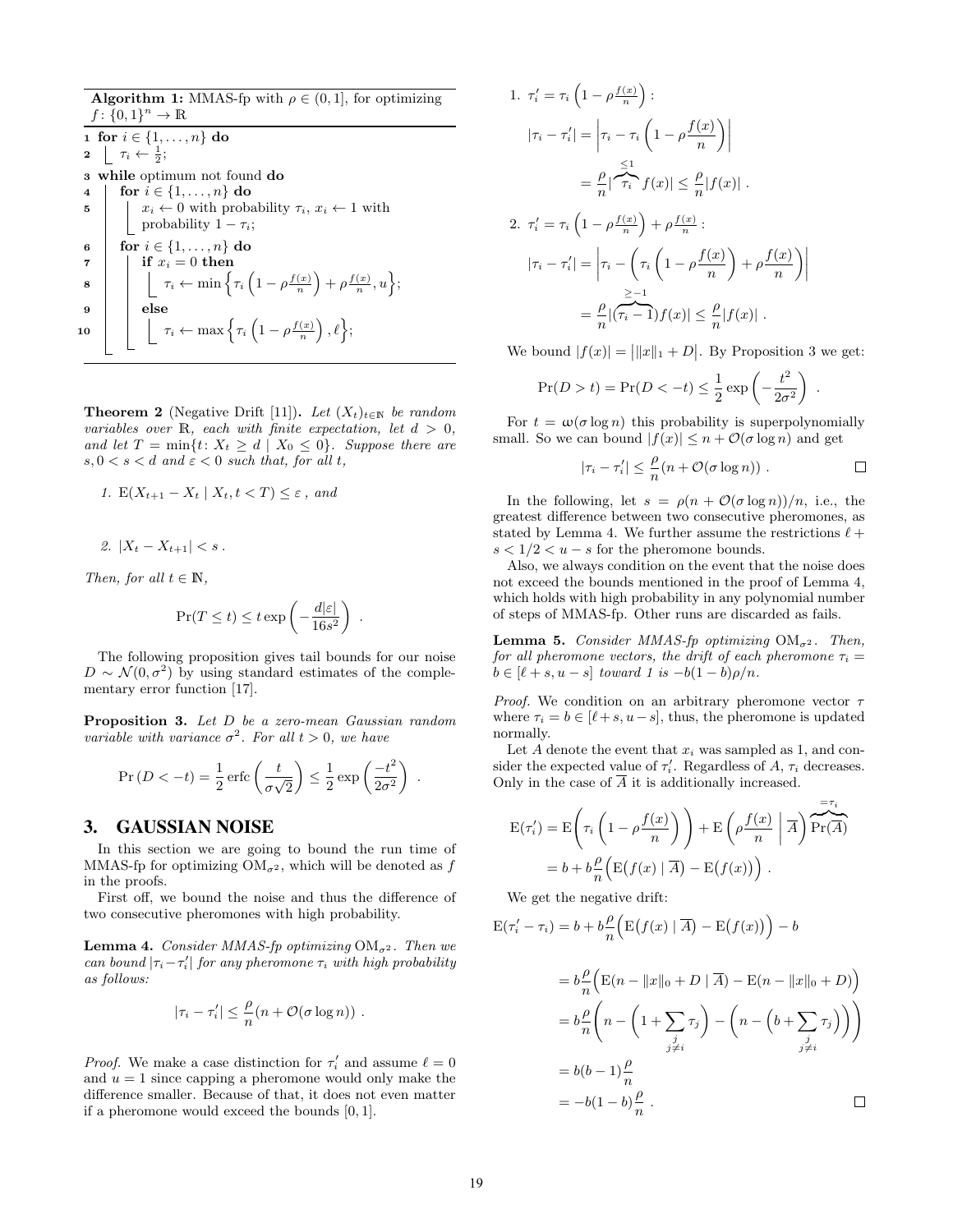Corollary 6. Consider MMAS-fp optimizing  $OM_{\sigma^2}$ , and let  $b \in [\ell, u]$ , with  $u > d$  and  $d > 1/2 + s$  being a constant. If  $\rho = o(nb(1-b)/(n+\sigma \log n)^2 \log n)$ , then each pheromone reaches values of at least d in polynomial time with only superpolynomially low probability.

Proof. First, note that the drift of Lemma 5 is an upper bound on the drift for pheromones in  $(u - s, u]$ , in which case the additive term turns out to be smaller than it is in a normal update case.

We can therefore apply Theorem 2 by using the bound given in Lemma 4 and the negative drift of Lemma 5.

$$
\Pr(T \le t) \le t \exp\left(-\frac{\left(d - \frac{1}{2}\right)b(1 - b)\frac{\rho}{n}}{16\frac{\rho^2}{n^2}(n + \mathcal{O}(\sigma\log n))^2}\right)
$$

$$
= t \exp\left(-\frac{(d - \frac{1}{2})nb(1 - b)}{16\rho(n + \mathcal{O}(\sigma\log n))^2}\right).
$$

This means that the probability for a single pheromone starting from  $1/2$  to reach d in any polynomial amount of steps is superpolynomially small for  $\rho =$  $o(nb(1-b)/((n+\sigma \log n)^2 \log n))$ , as given, if that pheromone is in  $[\ell + s, u]$ .

Now consider a pheromone to be in  $[\ell, \ell + s]$ . Even the best update could not get that pheromone above 1/2 because  $s = \rho(n + \mathcal{O}(\sigma \log n))/n = o(1)$  with  $\rho$  as given. So we can apply the above argumentation.

Note that  $s = o(1) < d - 1/2$ , as this is what we need to apply Theorem 2.  $\Box$ 

Using a union bound argument, we can now say that none of the polynomially many pheromones reaches d as in Corollary 6 in polynomially many steps with high probability.

**Lemma 7.** Consider MMAS-fp optimizing  $OM_{\sigma^2}$  with  $\rho =$  $o(nb(1-b)/((n+\sigma\log n)^2\log n)), \ell = o(1/n^2), \text{ and } u >$  $1/2 + s$ . Consider further that  $k \in [0, n] \cap \mathbb{N}$  pheromones dropped below  $1/n \ (\geq \ell + s)$ . If at least one pheromone is at least  $1/n$ , then the drift of the sum of all pheromones  $\tau_{\text{total}}$ is  $\Omega(\tau_{\text{total}}\rho/n^2)$ .

Proof. In this proof we pessimistically assume pheromones below  $1/n$  driftwise (and only driftwise!) as having reached  $\ell$ . Note that, thus, there cannot be any positive drift if  $k = n$ since none of the pheromones could drop any lower.

We split up the overall drift of the sum of all pheromones into the (positive) drift (toward 0) of the  $n - k$  pheromones that are at least  $1/n$  and into the (negative) drift of the k pheromones that are below  $1/n$ .

Let Y denote the index set of those former  $n - k$ pheromones,  $Z$  the index set of the latter  $k$ , and let  $K$  be the event that exactly k pheromones are below  $1/n$ . The string  $x^y$  denotes the bit string consisting only of those elements of x whose index is in Y, and  $x^z$  is defined analogously with respect to  $Z$ . The sum of pheromones with index in  $Y$  is denoted by  $\tau_{\text{tot}}^y$  and the sum of those with index in Z by  $\tau_{\rm tot}^z$ .

First, we have a look at the  $n - k$  pheromones. Each of these pheromones drops and all of them which got a zero sampled for their respective bit position get at most a normal update (in the case of capped pheromones the drift would be even greater).

$$
\begin{split} \mathbf{E}(\tau_{\rm tot}^y - \tau_{\rm tot}^y \mid \overbrace{K, \tau_{\rm tot}^y = b}^{:=B}) \\ &\geq \mathbf{E}\left(\tau_{\rm tot}^y - \left(\tau_{\rm tot}^y \left(1 - \rho \frac{f(x)}{n}\right) + \|x^y\|_0 \rho \frac{f(x)}{n}\right) \Big| B\right) \\ &= \frac{\rho}{n} \mathbf{E}\left(\tau_{\rm tot}^y f(x) - \|x^y\|_0 f(x) \Big| B\right) \\ &= \frac{\rho}{n} \left( b\mathbf{E}(f(x) \mid B) - \mathbf{E}\left(\|x^y\|_0 f(x) \mid B\right) \right) \,. \end{split}
$$

We give bounds for the expected values needed.

$$
E(f(x) | B) = E(n - ||x||_0 + D | B) = n - (b + k\ell),
$$

and

$$
E(||x^y||_0 f(x) | B) = E(||x^y||_0(n - ||x||_0 + D) | B)
$$
  
= nE(||x^y||\_0 | B) - E(||x^y||\_0 ||x||\_0 | B)  
= nb - E(||x^y||\_0 ||x||\_0 | B).

Let  $a$  be a variable ranging over  $Y$ ;  $j$  ranges over all pheromone indices. Let [·] denote the Iverson bracket (indicator function). We make use of Corollary 6.

$$
E(||x^y||_0 ||x||_0 | B) = E\left(\sum_a \sum_j [x_a = 0][x_j = 0] | B\right)
$$
  
\n
$$
= \sum_a \sum_j E([x_a = 0] [x_j = 0] | B)
$$
  
\n
$$
= \sum_a \sum_{j \neq a} E([x_a = 0] | B) E([x_j = 0] | B) +
$$
  
\n
$$
\sum_a E([x_a = 0] [x_a = 0] | B)
$$
  
\n
$$
= \sum_a \sum_{j \neq a} \tau_a \tau_j + \sum_a \tau_a
$$
  
\n
$$
= \sum_a \tau_a \sum_j \tau_j - \sum_a \tau_a^2 + \sum_a \tau_a
$$
  
\n
$$
= \sum_a \tau_a \sum_j \tau_j + \sum_a \tau_a (1 - \tau_a)
$$
  
\n
$$
\geq b(b + k\ell) + (1 - d)b.
$$

Now we can calculate the desired drift.

$$
\begin{aligned} \mathcal{E}(\tau_{\text{tot}}^y - \tau_{\text{tot}}^{y'} \mid B) \\ &\geq \frac{\rho}{n} \left( b \left( n - (b + k\ell) \right) - (nb - b(b + k\ell) - (1 - d)b \right) \\ &= \frac{\rho}{n} (1 - d)b \end{aligned}
$$

For the negative drift, we have to look at  $\tau_{\text{tot}}^z$  and  $\tau_{\text{tot}}^z$ . All of the k pheromones where the corresponding bit position was sampled as 1 cannot drop any lower due to our assumption. The remaining of the k pheromones get a normal update in the best case: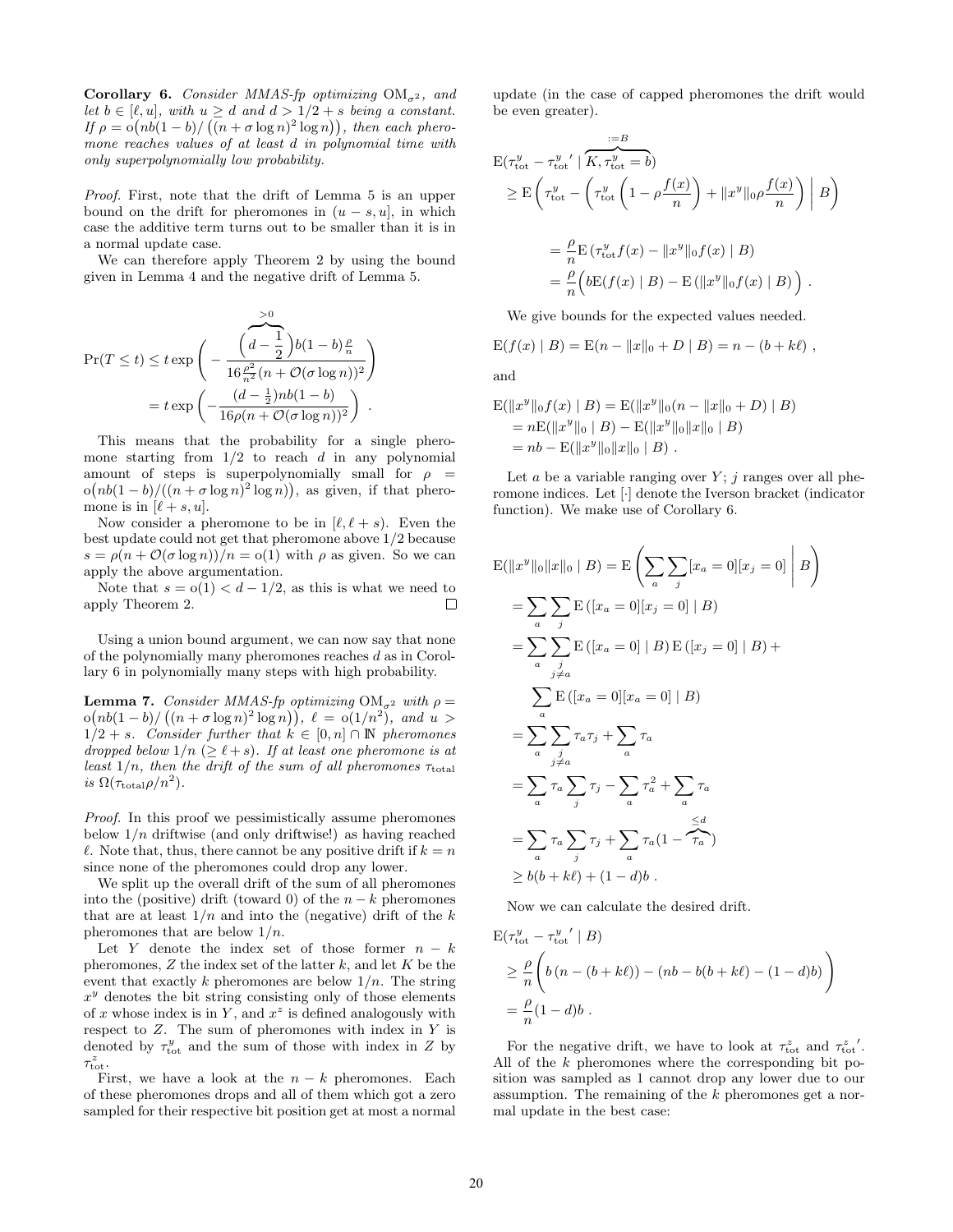$$
\tau_{\text{tot}}^z' \le ||x^z||_1 \ell + ||x^z||_0 \left( \ell \left( 1 - \rho \frac{f(x)}{n} \right) + \rho \frac{f(x)}{n} \right)
$$
  
= 
$$
\frac{=\ell}{||x^z||_1 \ell + ||x^z||_0 \ell} - ||x^z||_0 \ell \rho \frac{f(x)}{n} + ||x^z||_0 \rho \frac{f(x)}{n}
$$
  
= 
$$
k\ell + \frac{\rho}{n} (1 - \ell) ||x^z||_0 f(x) .
$$

Thus we get:

$$
\mathcal{E}(\tau_{\text{tot}}^z - \tau_{\text{tot}}^z' | B) \ge \mathcal{E}\left(k\ell - k\ell - \frac{\rho}{n}(1-\ell)\|x^z\|_0 f(x) | B\right)
$$
  
=  $-\frac{\rho}{n}(1-\ell)\mathcal{E}(\|x^z\|_0 f(x) | B).$ 

The remaining estimations follow analogously to the ones beforehand:

$$
\begin{aligned} \mathbf{E}(\|x^* \|_0 f(x) \mid B) &= \mathbf{E}(\|x^* \|_0 (n - \|x\|_0 + D) \mid B) \\ &= n \mathbf{E}(\|x^* \|_0 \mid B) - \mathbf{E}(\|x^* \|_0 \|x\|_0 \mid B) \\ &= n k \ell - \mathbf{E}(\|x^* \|_0 \|x\|_0 \mid B) \ .\end{aligned}
$$

Note that a now refers to indices in Z.

$$
E(||x^z||_0||x||_0 | B) = \sum_a \tau_a \sum_j \tau_j + \sum_a \tau_a (1 - \tau_a)
$$
  
\n
$$
\geq k\ell(b + k\ell) + k\ell (1 - d)
$$
  
\n
$$
= k\ell (b + k\ell + (1 - d)) .
$$

So we get the negative drift:

$$
\mathbf{E}(\tau_{\rm tot}^z - \tau_{\rm tot}^{z\;\prime} \mid B) \geq -\frac{\rho}{n}(1-\ell)k\ell(n-b-k\ell-(1-d))\enspace.
$$

Now we can look at the general drift:

$$
E(\tau_{\text{total}} - \tau_{\text{total}}' | B)
$$
  
\n
$$
\geq \frac{\rho}{n} (1 - d) b - \frac{\rho}{n} (1 - \ell) k \ell (n - b - k \ell - (1 - d))
$$
  
\n
$$
= \frac{\rho}{n} ((1 - d) b - (1 - \ell) (nk \ell - bk \ell - k^2 \ell^2 - (1 - d) k \ell)),
$$

which we want to be positive.

Recall that we only consider  $k \in [0, n-1] \cap \mathbb{N}$ . We bound b by  $(n - k)/n$  since all these pheromones are at least  $1/n$ .

Thus, we end up having:

$$
(1-d)(n-k)/n - (1-\ell)\left(nk\ell - (n-k)k\ell/n - k^2\ell^2 - (1-d)k\ell\right).
$$

On inspection one sees that the highest order terms in the minuend are  $n/n = 1$  and  $-k/n$ . Since we want to have a positive drift,  $1 > k/n$  must hold. Because we are interested in  $k \in [0, n-1] \cap \mathbb{N}$ , this does hold.

The highest order term in the subtrahend is  $-nk\ell$ . It is absolutely largest for  $k \in \Theta(n)$ , i.e,  $n^2 \ell$ . To avoid any conflict with 1, we need  $1 \in \omega(n^2\ell)$ , i.e.,

$$
\lim_{n \to \infty} \frac{1}{n^2 \ell} = \infty ,
$$

which holds for  $\ell = o(1/n^2)$ , as given. This results in the drift being in  $\Omega(b\rho/n)$ .

Since we want the drift to be expressed in terms of  $\tau_{\text{total}}$ , we need  $b\rho/n \geq \varepsilon \tau_{\text{total}}$  to hold for an  $\varepsilon > 0$ .

We can bound  $\tau_{\text{total}} < b + k/n$  by pessimistically assuming all k pheromones below  $1/n$  as being  $1/n$ . So we want  $b\rho/n > \varepsilon(b + k/n)$  to hold for all values of b. This is equivalent to  $1/\varepsilon \ge (n + k/b)/\rho$ . To make  $k/b$ as large as possible we bound  $b \leq (n-k)/n$ , and we get  $1/\varepsilon \geq (n + nk/(n - k))/\rho$ , where  $k/(n - k)$  is maximal for  $k = n - 1$  (we do not consider  $k = n$ ). This results in  $\varepsilon = \mathcal{O}(\rho/n^2).$ 

Overall, we finally get a drift of  $\Omega(\tau_{\text{total}}\rho/n^2)$ .  $\Box$ 

**Theorem 8.** Consider MMAS-fp optimizing  $OM_{\sigma^2}$  with  $\rho = o(1/(n(n + \sigma \log n)^2 \log n)), \ell = o(1/n^2), \text{ and } u >$  $1/2 + s$ . The algorithm then finds the optimum after  $\mathcal{O}(n^2 \log(n)/\rho)$  steps with high probability.

*Proof.* Let  $T$  denote the run time of the algorithm when the drift is positive, i.e.,  $T = \min\{t \in \mathbb{N} \mid \forall i \colon \tau_i^{(t)} < 1/n\}.$ 

According to Lemma 7, there is a positive drift of the pheromone sum toward 0 of at least  $\tau_{\text{total}}\rho/n^2$ .

With this multiplicative drift we get an upper bound on the expectation of T using Theorem 1:

$$
\mathrm{E}\left(T \; \middle| \; \forall i \colon \tau_i^{(0)} = \frac{1}{2}\right) = \mathcal{O}\left(\frac{1 + \log \frac{n}{2}}{\frac{\rho}{n^2}}\right) = \mathcal{O}\left(\frac{n^2 \log n}{\rho}\right) \; .
$$

Now assume that all pheromones dropped below  $1/n$ . The probability to sample the optimum now is  $(1-1/n)^n \ge (1 1/n$ /e. Thus, the optimum will be sampled in expectation in en/(n – 1) =  $\mathcal{O}(1)$  many tries.

The overall expected run time is bounded above by the following worst case scenario: the algorithm needs  $\mathcal{O}(n^2 \log(n)/\rho)$  steps until all pheromones drop below  $1/n$ . Then the algorithm does not sample the optimum and all pheromones are set back to  $1/2$  (that does not actually happen but we are looking at a worst case). As mentioned before, in this scenario, the algorithm would need  $\mathcal{O}(1)$  tries to sample the optimum, once the pheromones are low enough. Hence, the algorithm hast to be restarted  $\mathcal{O}(1)$  times.

Overall, this results in an expected run time in  $\mathcal{O}(n^2 \log(n)/\rho)$  with high probability due to us conditioning on the noise being bounded, as stated in Lemma 4.  $\Box$ 

**Corollary 9.** Consider ACO-fp optimizing  $OM_{\sigma^2}$ . If  $\rho =$  $o(1/(n(n + \sigma \log n)^2 \log n))$ , the algorithm finds the optimum after  $\mathcal{O}(n^2 \log(n)/\rho)$  steps with high probability.

Proof. Recall that the proof Lemma 4 is actually a proof for ACO-fp as well. We can thus argue analogously as in the proof of Theorem 8. The upper bound  $d$  is at most 1 because  $d \le u \le 1$ . The lower bound of  $\ell = 0$  for ACO-fp satisfies  $\ell = o(1/n^2)$  as well.  $\Box$ 

## 4. OTHER NOISE MODELS

In this section we consider the optimization of OneMax perturbed by other noise than additive posterior Gaussian noise.

#### 4.1 Posterior Noise

We start with a generalization of Corollary 9 by taking non-Gaussian noise into account, i.e., we optimize  $OM_D$ with  $OM_D(x) := ||x||_1 + D$  and D being a random variable (possibly not Gaussian).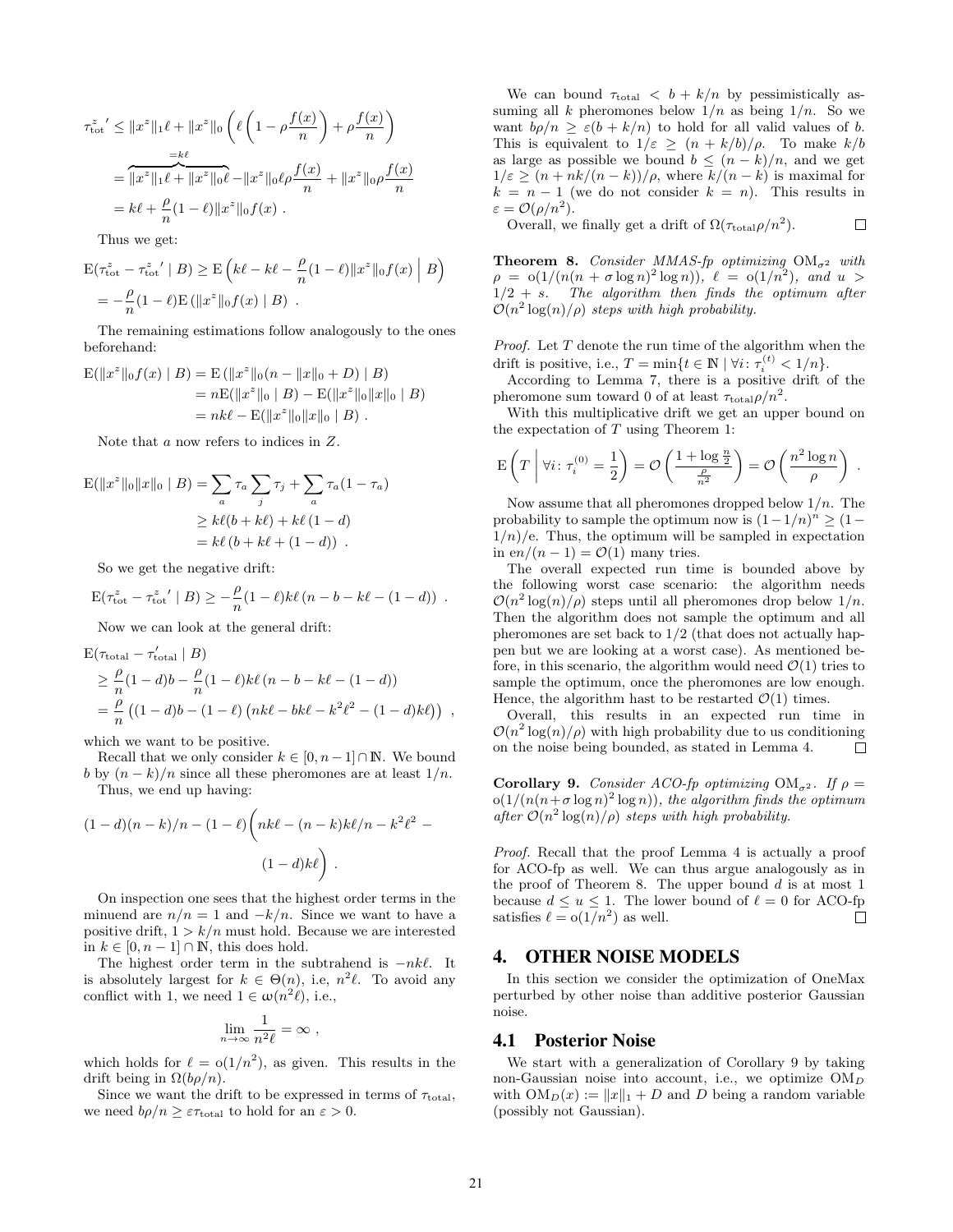Corollary 10. Consider MMAS-fp optimizing  $OM_D$  with  $\ell = o(1/n^2)$  and  $u > 1/2 + s$ , where D is a random variable such that, for some  $t^* > 0$  and all polynomials p, the following holds:

$$
\Pr(|D| > t^*) \le 1 - \mathcal{O}\left(\frac{1}{p(n)}\right) \tag{1}
$$

If  $\rho = o(1/(n(n+t^*)^2 \log n))$ , then the algorithm finds the optimum after  $\mathcal{O}(n^2 \log(n)/\rho)$  steps with high probability.

Proof. The drifts of Lemmas 5 and 7 hold here as well since the noise is additive and posterior and, thus, it cancels out in expectation.

To be able to use Corollary 6, we need to bound  $|f(x)|$ with high probability. Because of Equation (1) we can do so, and it follows that any pheromone  $\tau_i$  reaches values of at least a constant  $d > 1/2 + s$  with superpolynomially low probability for  $\rho = o(1/(n(n+t^*)^2 \log n)).$ 

We can now use an analogous argumentation as in Theorem 8, proving the proposition.  $\Box$ 

Corollary 11. Consider ACO-fp optimizing  $OM_D$ , where D is a random variable such that, for some  $t^* > 0$  and all polynomials p, the following holds:

$$
\Pr(|D| > t^*) \le 1 - o\left(\frac{1}{p(n)}\right) .
$$

If  $\rho = o(1/(n(n+t^*)^2 \log n))$ , then the algorithm finds the optimum after  $\mathcal{O}(n^2 \log(n)/\rho)$  steps with high probability.

Proof. We can use the same same proof as for Corollary 10 and argue as in the proof of Corollary 9 that we do not need the special pheromone bounds.  $\Box$ 

### 4.2 Prior Noise

In this section we have a look at the noise model from [6], where  $OM_p(x) := \text{OneMax}(\tilde{x})$ , whereas  $\tilde{x} = x$  with probability  $(1-p)$ , and  $\tilde{x} = x'$  with  $d_H(x, x') = 1$  for each such  $x'$  with probability  $p/a$ . That means that with probability x' with probability  $p/n$ . That means that with probability  $p$  a single bit in  $x$  gets flipped uniformly at random.

Note that we can bound  $|\tau_i - \tau'_i| \leq \rho$  in the same way as we did in the proof of Lemma 4 since  $|f(x)| \leq n$ . We again assume that  $\ell + \rho < 1/2 < u - \rho$ .

**Lemma 12.** Consider MMAS-fp optimizing  $OM_p$ . Then, for all pheromone vectors, the drift of each pheromone  $\tau_i =$  $b \in [\ell + \rho, u - \rho]$  toward 1 is  $-b(1 - b)(1 - 2p/n)\rho/n$ .

Proof. As the noise does not have any influence on the update of the pheromones and we have a normal update, we get the same basic equation for the desired drift as in Lemma 5. Let A denote the event that  $x_i$  was sampled as 1, and condition on any pheromone vector  $\tau$  where  $\tau_i = b \in [\ell+\rho, u-\rho].$ 

$$
E(\tau'_i - \tau_i) = b \frac{\rho}{n} \Big( E(f(x) | \overline{A}) - E(f(x)) \Big) .
$$

Let P denote the event that  $\tilde{x} = x'$  during the evaluation<br>f i.e., a bit flipped and let i and k range from 1 to n of  $f$ , i.e., a bit flipped, and let  $j$  and  $k$  range from 1 to  $n$ .

For  $E(f(x) | \overline{A})$  we have

$$
E(f(x) | \overline{A})
$$
  
=  $E(f(x) | \overline{A}, \overline{P})(1-p) + E(f(x) | \overline{A}, P) p$   
=  $\left(n - \left(1 + \sum_{\substack{j \\ j \neq i}}\right)\right) (1-p) +$   

$$
\left(n - \sum_{\substack{k \\ k \neq i}} \frac{1}{n} \left(1 + (1 - \tau_k) + \sum_{\substack{j \\ j \neq k}} \tau_j\right) - \frac{1}{n} \sum_{\substack{j \\ j \neq i}} \tau_j p).
$$

And for  $E(f(x) | \tau_i = b)$  we get

$$
E(f(x)) = E(f(x) | \overline{P}) (1 - p) + E(f(x) | P) p
$$
  
= 
$$
\left(n - \left(b + \sum_{\substack{j \\ j \neq i}} \tau_j\right)\right) (1 - p) +
$$
  

$$
\left(n - \sum_{\substack{k \\ k \neq i}} \frac{1}{n} \left(b + (1 - \tau_k) + \sum_{\substack{j \\ j \neq k \\ j \neq i}} \tau_j\right)\right) -
$$
  

$$
\frac{1}{n} \left((1 - b) + \sum_{\substack{j \\ j \neq i}} \tau_j\right) p.
$$

Thus we get

$$
E(f(x) | \overline{A}) - E(f(x))
$$
  
= -(1 - b)(1 - p) +  $\left(\frac{n-1}{n}(b-1) - \frac{1}{n}(b-1)\right)p$   
= -(1 - b)(1 - p) - (1 - b)\frac{n-2}{n}p  
= -(1 - b)\left(1 - \frac{2}{n}p\right).

Finally, we have a negative drift as desired:

$$
E(\tau_i' - \tau_i) = -b(1 - b)\left(1 - \frac{2}{n}p\right)\frac{\rho}{n} . \qquad \qquad \Box
$$

Corollary 13. Consider MMAS-fp optimizing  $OM_p$ , and let  $b \in [\ell, u]$ , with  $u \geq d$  and  $d > 1/2 + \rho$  being a constant. If  $\rho = o(b(1-b)(1-\frac{2}{n}p)/(n \log n))$ , then each pheromone reaches values of at least d in polynomial time with only superpolynomially low probability.

Proof. The proof is basically the same as the one of Corollary 6. Using again Theorem 2, for all  $t \geq 0$ , the following proposition holds for  $T$  as the hitting time of one pheromone reaching a value of at least d:

$$
\Pr(T \le t) \le t \exp\left(-\frac{\left(d - \frac{1}{2}\right)b(1 - b)\left(1 - \frac{2}{n}p\right)\frac{\rho}{n}}{16\rho^2}\right)
$$

$$
= t \exp\left(-\frac{\left(d - \frac{1}{2}\right)b(1 - b)\left(1 - \frac{2}{n}p\right)}{16\rho n}\right).
$$

The probability for a single pheromone starting from 1/2 to reach d in any polynomial amount of steps is superpolynomially small for  $\rho = o(b(1-b)(1-\frac{2}{n}p)/(n \log n)).$ 

Again, a union bound argument gives us the guarantees of Corollary 13 for all pheromones.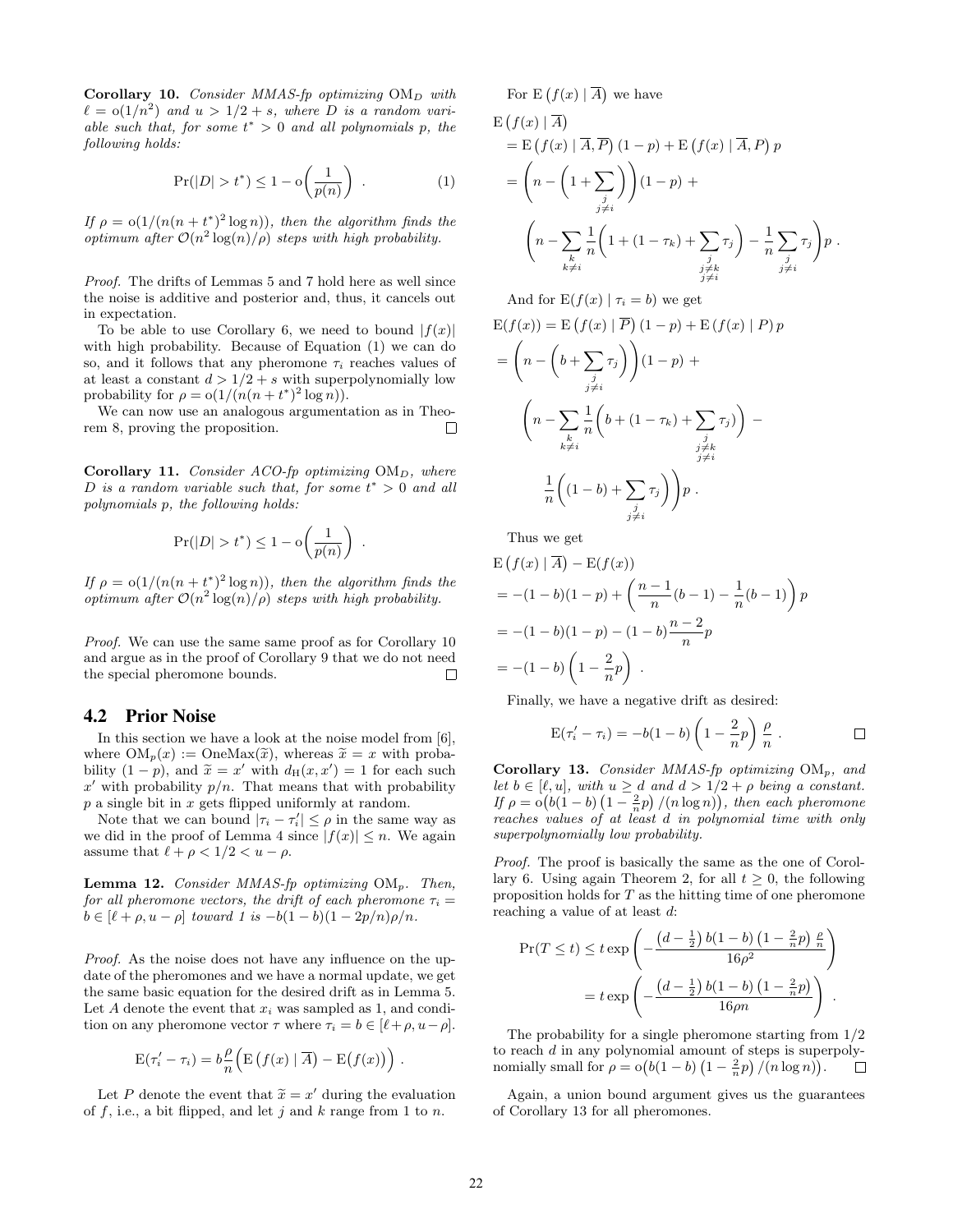**Lemma 14.** Consider MMAS-fp optimizing  $OM_p$  with  $\rho =$  $o(b(1-b)(1-\frac{2}{n}p)/(n \log n)), \ell = o(1/n^2), \text{ and } u > 1/2 +$  $ρ.$  Consider further that  $k ∈ [0, n] ∩ ℕ$  pheromones dropped below  $1/n \geq l + \rho$ . If at least one pheromone is at least  $1/n$ , then the drift of the sum of all pheromones  $\tau_{\text{total}}$  is  $\Omega(\tau_{\rm total}\rho/n^2)$ .

Proof. We are going to use the same notation as in the proof of Lemma 7. P shall, again, denote the event that the bit flip occurred.

As mentioned before, the kind of noise has no impact on the general form of the drifts. So for the  $n - k$  pheromones we have

$$
\mathcal{E}(\tau_{\text{tot}}^y - \tau_{\text{tot}}^{y'} \mid B) \ge \frac{\rho}{n} \Big( b \mathcal{E}(f(x) \mid B) - \mathcal{E}(\|x^y\|_0 f(x) \mid B) \Big).
$$

The required expected values can now be calculated:

$$
E(f(x) | B) = E(f(x) | B, \overline{P})(1 - p) + E(f(x) | B, P)p
$$
  
= (n - (b + k\ell))(1 - p) + (n - E(||x||\_0 | B, P)) p.

Furthermore, we get

$$
E(||x||_0 | B, P) = \sum_{i} \frac{1}{n} \left( (1 - \tau_i) + \sum_{\substack{j \\ j \neq i}} \tau_j \right)
$$
  
=  $\frac{1}{n} \sum_{i} (1 - \tau_i + b + k\ell - \tau_i)$   
=  $\frac{1}{n} \sum_{i} (b + k\ell + 1) - \frac{2}{n} \sum_{i} \tau_i$   
=  $b + k\ell + 1 - \frac{2}{n} (b + k\ell).$ 

This results in

$$
E(f(x) | B) = (n - b - k\ell) +
$$
  
\n
$$
p(-n + b + k\ell + n - b - k\ell - 1 + \frac{2}{n}(b + k\ell))
$$
  
\n
$$
= n - b - k\ell + p\left(\frac{2}{n}(b + k\ell) - 1\right).
$$
  
\nNow we get for 
$$
E(||x^y||_0 f(x) | B)
$$

 $E(||x^y||_0 f(x) | B) = nb - E(||x^y||_0 ||\widetilde{x}||_0 | B)$ ,

and by using Corollary 13

$$
E(||x^y||_0 ||\tilde{x}||_0 | B)
$$
  
=  $\sum_{a} \sum_{\substack{j \neq a \\ j \neq a}} E([x_a = 0] | B) E([\tilde{x}_j = 0] | B) +$   

$$
\sum_{a} E([x_a = 0] | B)
$$
  
=  $\sum_{a} \sum_{\substack{j \neq a \\ j \neq a}} \tau_a \left( \tau_j (1 - p) + \tau_j p \frac{n-1}{n} + (1 - \tau_j) \frac{p}{n} \right) + \sum_{a} \tau_a$   
=  $\sum_{a} \sum_{\substack{j \neq a \\ j \neq a}} \tau_a \left( \tau_j \frac{n-2p}{n} + \frac{p}{n} \right) + \sum_{a} \tau_a$   
=  $\frac{n-2p}{n} \sum_{a} \sum_{\substack{j \neq a \\ j \neq a}} \tau_a \tau_j + \frac{p}{n} \sum_{\substack{a} \sum_{\substack{j \neq a \\ j \neq a}} \tau_a + \sum_{a} \tau_a$   
=  $\frac{n-2p}{n} \sum_{a} \sum_{j} \tau_a \tau_j - \frac{n-2p}{n} \sum_{a} \tau_a^2 +$ 

$$
\sum_{a} \tau_a + \frac{p}{n} \sum_{a} \sum_{j \neq a} \tau_a
$$
  

$$
\sum_{m=0}^{n} \frac{n-2p}{n} b(b+k\ell) + \sum_{a} \tau_a \left(1 - \frac{n-2p}{n}d\right) + b\frac{n-1}{n}p
$$
  

$$
= \frac{n-2p}{n} b(b+k\ell) + b\left(1 - \frac{n-2p}{n}d\right) + b\frac{n-1}{n}p.
$$

Thus we get

$$
E(||x^y||_0 f(x) | B) \n\leq nb - \frac{n-2p}{n}b(b+k\ell) - b\left(1 - \frac{n-2p}{n}d\right) - b\frac{n-1}{n}p.
$$

Now we can calculate the desired drift as follows.

$$
\begin{aligned} \mathcal{E}(\tau_{\text{tot}}^y - \tau_{\text{tot}}^{y'} \mid B) \\ &\geq \frac{\rho}{n} \left( b \left( n - b - k\ell + p \left( \frac{2}{n} (b + k\ell) - 1 \right) \right) - nb + \right. \\ &\quad \left. \frac{n - 2p}{n} b(b + k\ell) + b \left( 1 - \frac{n - 2p}{n} d \right) + b \frac{n - 1}{n} p \right) \\ &= \frac{\rho}{n} \left( nb - b(b + k\ell) - nb + b(b + k\ell) + b - \right. \\ &\quad \left. b \frac{dn - 2dp + p}{n} \right) \\ &\geq \frac{\rho}{n} b (1 - d) \end{aligned}
$$

Regarding the negative drift we have

$$
E(\tau_{\rm tot}^z - \tau_{\rm tot}^z \mid B) = -\frac{\rho}{n}(1-\ell)E(||x^z||_0f(x) \mid B) .
$$

We also get

$$
E(||xz||0f(x) | B) = nk\ell - E(||xz||0||\widetilde{x}||0 | B)
$$
  
\n
$$
\leq nk\ell - \frac{n-2p}{n}k\ell(b+k\ell) + k\ell\left(1 - \frac{n-2p}{n}d\right) +
$$
  
\n
$$
k\ell - \frac{n-1}{n}p
$$
  
\n
$$
= k\ell\left(n - \frac{n-2p}{n}(b+k\ell+d) + 1 + \frac{n-1}{n}p\right).
$$

Now we have the negative drift as follows

$$
\begin{aligned} &\mathbf{E}(\tau_{\rm tot}^z - \tau_{\rm tot}^{z} \mid B) \\ &\geq -\frac{\rho}{n}(1-\ell)k\ell\left(n - \frac{n-2p}{n}\left(b + k\ell + d\right) + 1 + \frac{n-1}{n}p\right). \end{aligned}
$$

Taking all the parts together, we get the total drift

$$
E(\tau_{\text{total}} - \tau_{\text{total}}' | B)
$$
  
\n
$$
\geq \frac{\rho}{n}b(1-d) - \frac{\rho}{n}(1-\ell)k\ell\left(n - \frac{n-2p}{n}(b+k\ell+d) + \frac{n-1}{n}p\right)
$$
  
\n
$$
= \frac{\rho}{n}\left(b(1-d) - (1-\ell)k\ell\left(n - \frac{n-2p}{n}(b+k\ell+d) + \frac{n-1}{n}p\right)\right),
$$

which we want to be positive.